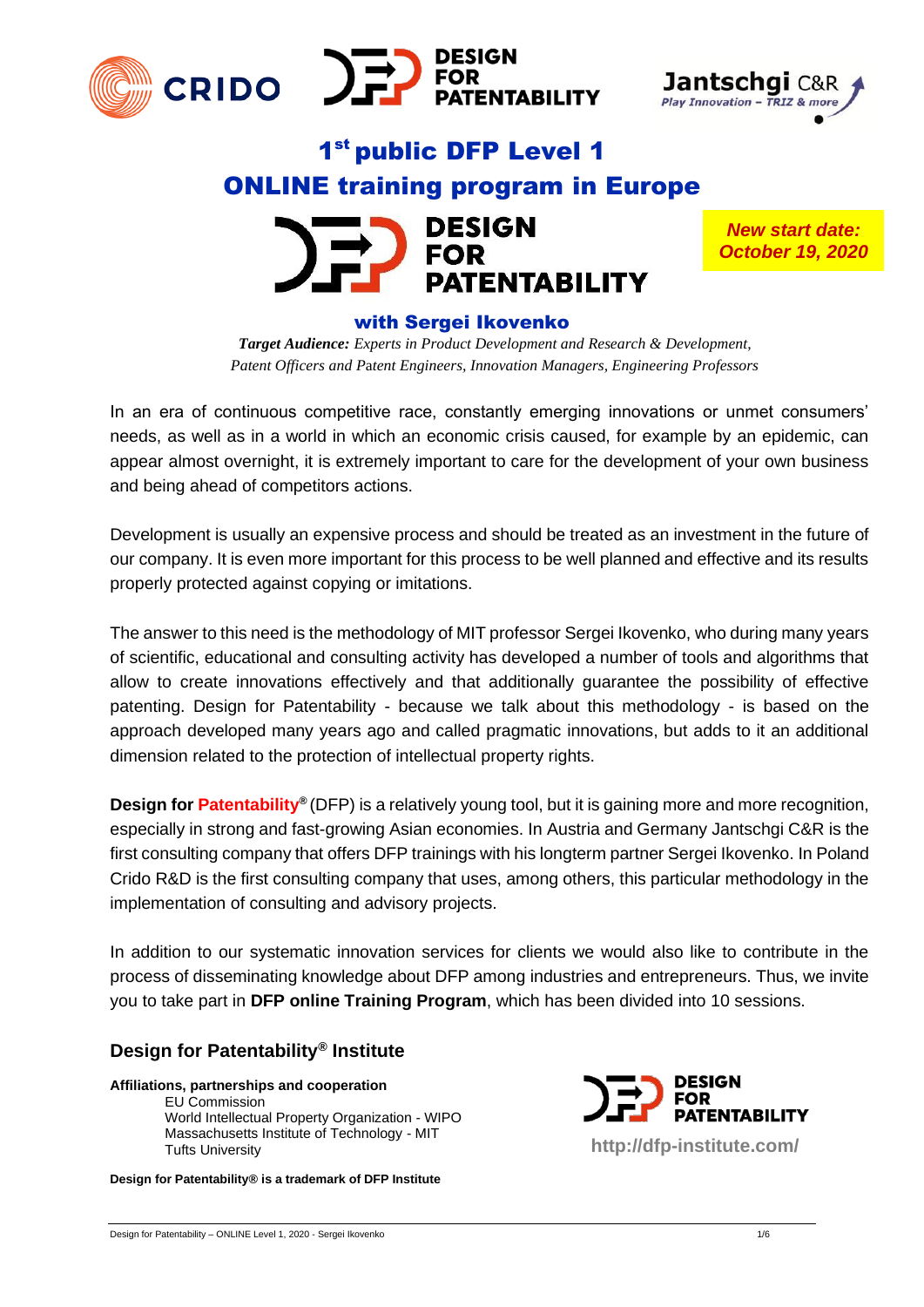





# **Detailed information DFP online training 2020**

| Dates:                | 10 sessions á 4 hours                                                 |
|-----------------------|-----------------------------------------------------------------------|
|                       | <b>Start date: October 19, 2020</b> (status as of Aug 28, 2020)       |
|                       | the 10 sessions will be organized twice a week for 5 weeks.           |
| Duration per Session: | 15:00 - 19:30 pm <i>Central European Time</i> (4 hours, 30 min break) |

# **If the minimum number of participants will not be reached by the end of September, the course will be postponed.**

We will send you payment information up to one week before the course starts. On the next pages you will find an agenda of this Design for Patentability online training Program.

Language: English Organisation: Jantschgi C&R / Crido R&D / Design for Patentability ™ Institute

**Costs:** (exkl. USt / excl. VAT) 2.200 USD / 1.875 €

including

- handouts training materials
- access to webinars (and recordings)
- DfP certificate

#### **Registration:** till October 12, 2020

to register for this DFP Training Program, please complete the online registration form: **<https://crido.pl/en/events/design-for-patentability-training-program-level-1/>** or Email: **E: [office@jantschgi.at](mailto:office@jantschgi.at) /** DI Jürgen Jantschgi

#### **Detailed organizational and payment information will be send out before starting!**

# **On graduation of Design fo Patentability Level 1 certification program the participants will learn basic DFP tools that will enable them:**

- run innovation projects ending up with patentable solution
- circumvent competitive patents
- successfully complete innovation projects on cost reduction and simplification
- find the necessary innovative technology
- develop innovation strategies for products
- perform hybridization of products ending with effective patentable engineering solution
- strengthen their own IP (Intellectual Property)

#### **MATRIZ Certificate**

In addition to the Design for Patentability Level 1 certificate participants, who successfully finished the test, can apply for the **MATRIZ Level 1 Certificate**. MA TRIZ .. International TRIZ Association: [www.matriz.org](http://www.matriz.org/)

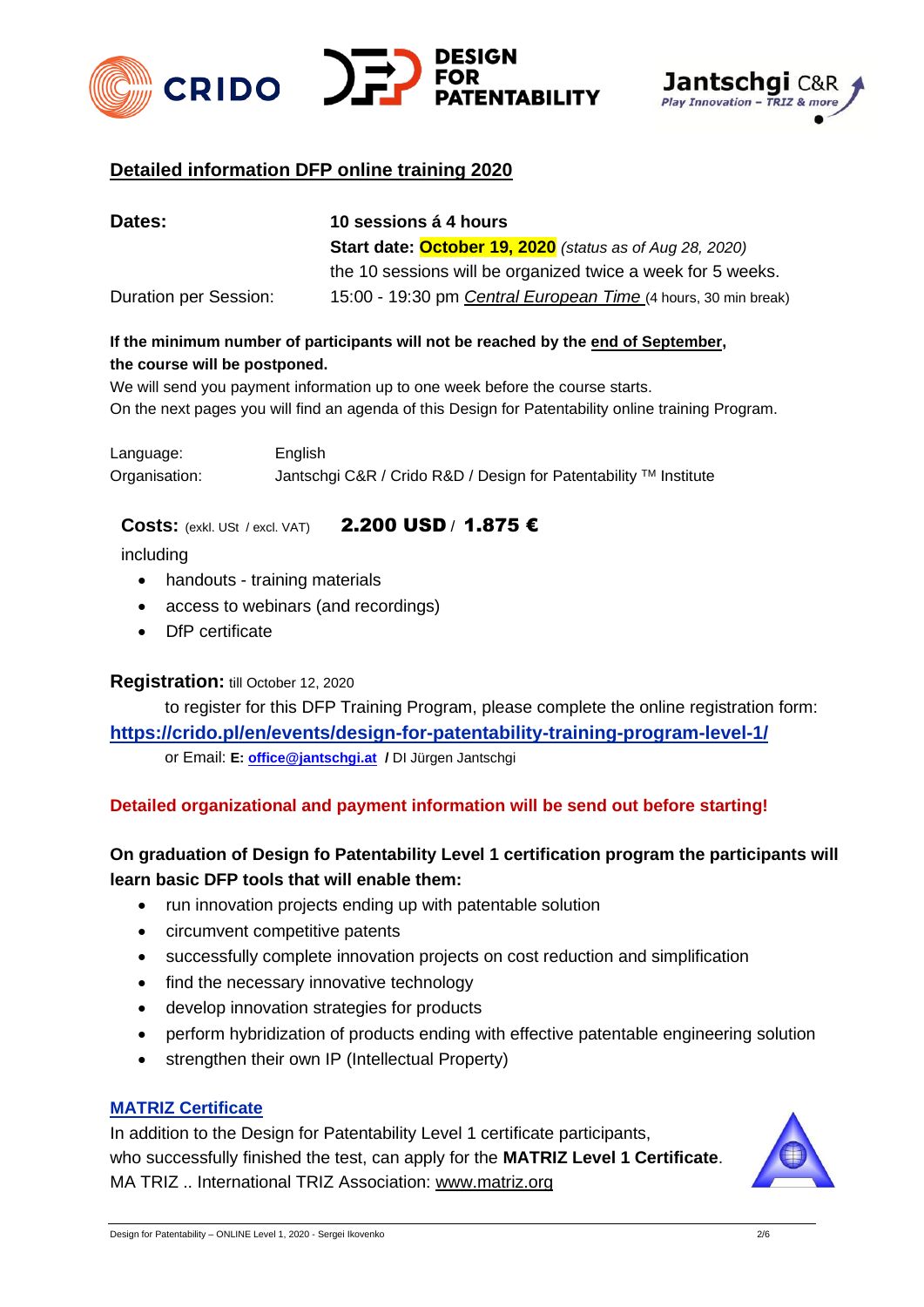





# **Agenda**

## **Session 1**

## **1) Introduction - Two DFP methodology directions**

- Designing new products/technologies, improving existing one with the possibility of patenting;
- Working with the existing IP, circumventing, strengthening, developing firewalls, identifying 'white spots', etc.

# **2) Intellectual Property in general. Patents in engineering**

- Patent application requirements:
- Subject matter eligibility
- Novelty
- Non-obviousness (inventive step)
- Usefulness

# **3) Analytical Tools for DFP (devices)**

- Component Analysis of devices
- Independent Claim decomposition:
	- o Decomposition rules
	- o Possibility of bringing in Supersystem components
- Ghost components™. Examples of Ghost components™
- Interaction Analysis, Interaction Matrix and its outcome
- Device and Independent Claim function modeling rules, recommendations, ranking

#### **Session 2**

- **1) Tools for designing innovation strategies in innovation projects and competitive patents**
	- Technology-Function Matrix
	- Function X-parameter Diagram
	- "Value change for X-parameters" criteria (one of KPI Key Performance Indicator)
- **2) Trimming as a DFP multi-purpose tool (for devices)**
	- Rules of Trimming:
		- o Rule selection
		- o Recommendations for each rule
		- o Partial Trimming
	- Virtual Trimming:
		- o Cases of Virtual Trimming
	- Trimming applications for DFP:
		- o Innovation scenarios building
		- o Patent circumvention and patent KPI (Key Performance Indicators)
		- o Patent strengthening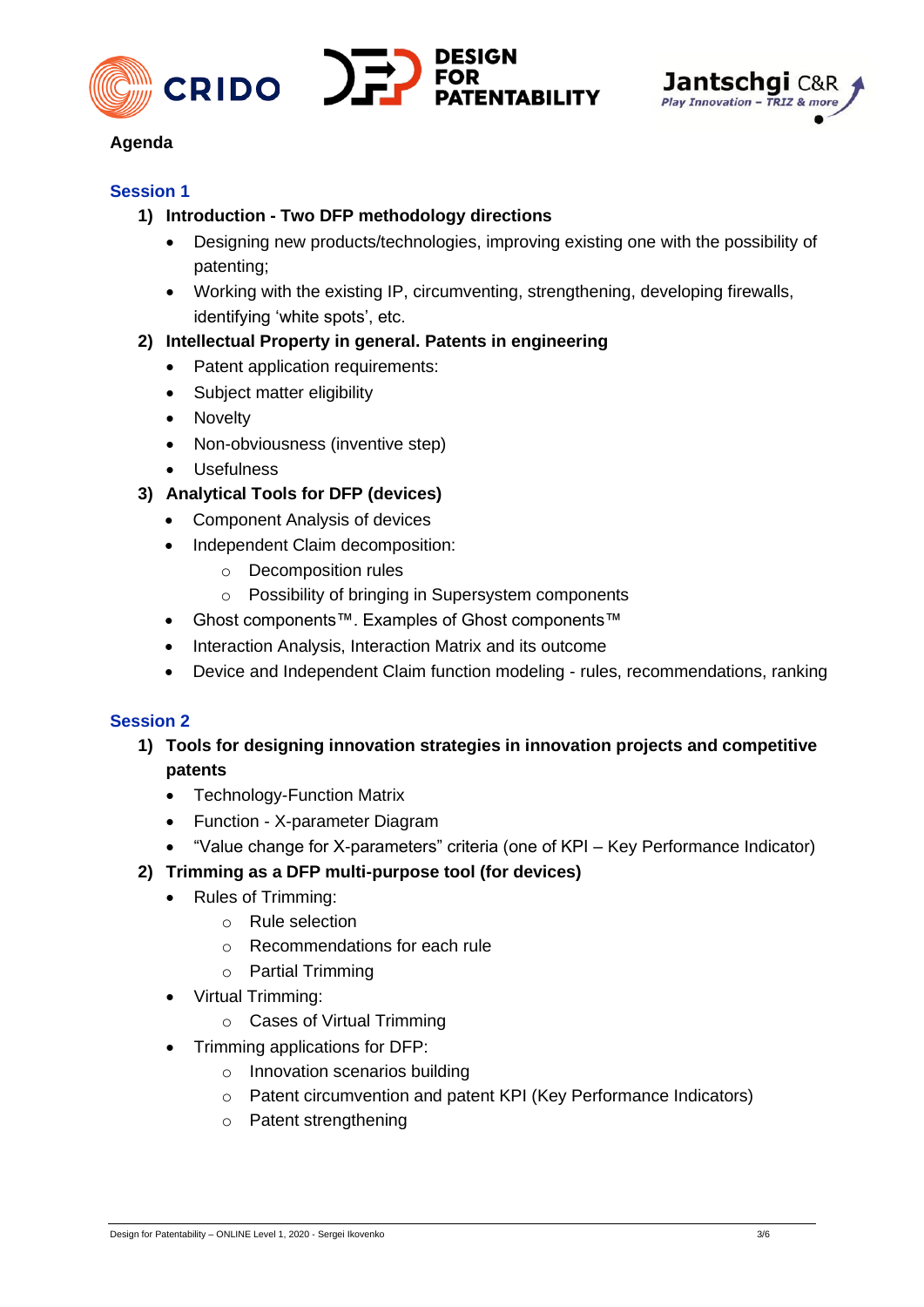





## **Session 3**

## **1) The Strategy of competitive patent circumvention by Trimming**

- Specifics of function analysis for patent circumvention:
- Level of performance
- Ranking
	- o Algorithm of competitive patent circumvention
	- o Recommendations for trimming scenario selection
	- o Partial Trimming for patent circumvention
	- o Dragon Patents™ and how to deal with them

#### **Session 4**

- **1) Problem Solving tools for DFP. Function-Oriented Search (FOS)**
	- Major concepts of FOS:
		- o Expanding and the rules of expanding
		- o Narrowing down to Leading Areas
	- FOS algorithm
	- Leading Areas and recommendations for selecting them.
	- FOS applications: patent circumvention, alternative IP, technology chains.

#### **Session 5**

- **1) The Strategy of competitive patent circumvention by Substitution**
	- Strategies for selecting a component for substitution
	- Issues with the Doctrine of Equivalents:
		- o Non-literal infringement
		- o Definition of an equivalent
	- Using FOS to avoid patent infringement
	- Substitution strategy and Prosecution History Estoppel

#### **Session 6**

#### **1) The Antidote Strategy for patent application strengthening**

- Other side of competitive patent circumvention
- Using the strategy on patent applications
- Using the strategy on issued patents

#### **2) Problem Solving Tools for DFP. Resolving Technical (Engineering) Contradictions**

- Trimming and Substitution engineering problems
- Types of engineering problem modeling and tools for processing the models
- Modeling engineering problems as Technical (Engineering) Contradictions:
	- o IF-THEN-BUT format
	- o Contradiction Matrix and Inventive Principles
	- o Interpreting Inventive Principles into inventive ideas using Inventive Principles for drafting the patent claims.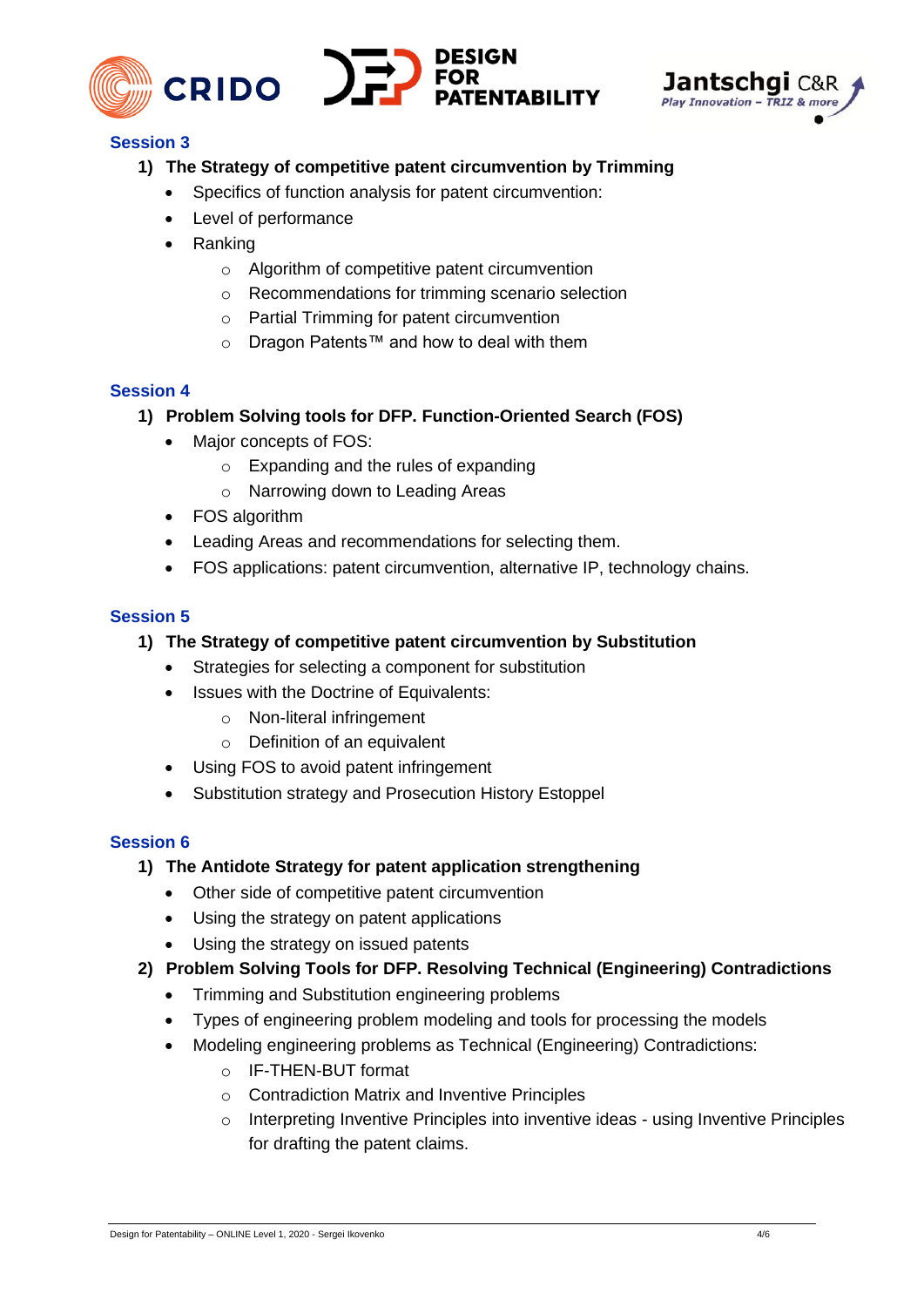





# **Session 7**

## **1) Problem Solving Tools for DFP. Resolving Physical Contradictions**

- Modeling an engineering problem as a Physical Contradiction
- Algorithm for resolving Physical Contradictions:
	- o Separating contradictory demands
	- o Satisfying contradictory demands
	- o Bypassing contradictory demands
- Using FOS for resolving Physical Contradictions

#### **Session 8**

- **1) Cause-Effect Chain Analysis as DFP tool**
	- CECA major concepts
	- CECA for innovation projects
	- CECA for IP-centered projects

#### **Session 9**

#### **1) Introduction to Innovative Hybridization**

- Hybridization Approach and "non-obviousness"/inventive step.
- Patenting hybrids.

#### **Session 10**

- **1) Innovative Hybridization and Entrepreneurship**
- **2) Preview of L2 Certification Workshop**
	- Circumvention of patents on processes (methods)
	- Picket Fence Strategy
	- Development of the dependent claims
	- New DFP problem solving tools
	- Trends of Engineering System Evolution (part A) and using them for developing dependent claims, etc.

#### **3) Official DFP-1 Certification Test**

# **On passing the Official Certification Test the participants will get DFP International certification of Level 1 DFP Practitioner.**

*A list of certified specialists can be found under:<http://dfp-institute.com/certification/>*